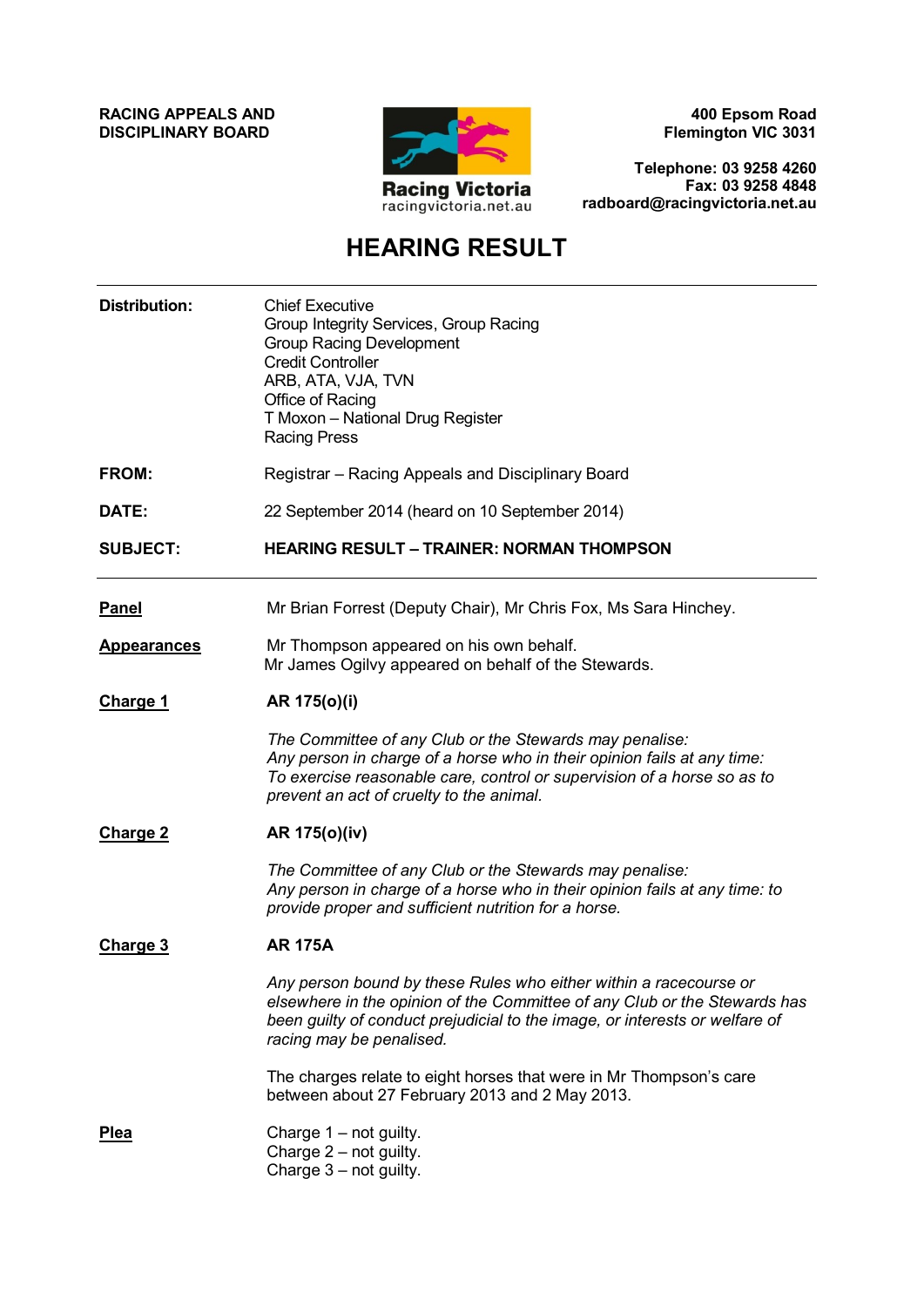**Decision** The Board finds the charges proved.

Charge 1 – Mr Thompson convicted and disqualified for 12 months. Charge 2 – Mr Thompson convicted and disqualified for 12 months. Charge 3 – Mr Thompson convicted and disqualified for 12 months.

Each period of disqualification to be served concurrently, a total period of 12 months to commence midnight 30 September 2014.

**Georgie Gavin Registrar - Racing Appeals and Disciplinary Board**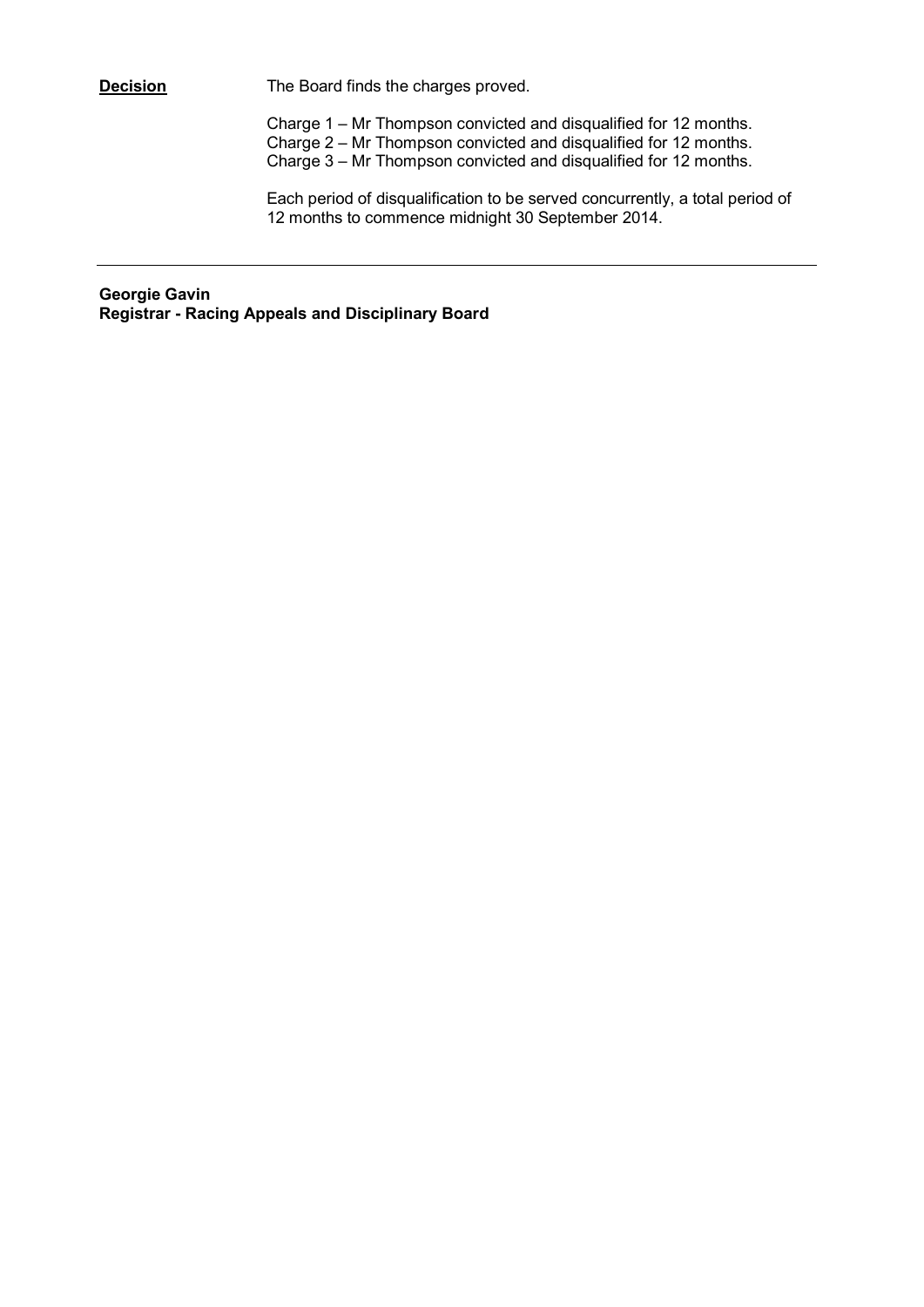## **Victoria 22 September 2014**

# **RACING APPEALS AND DISCIPLINARY BOARD (Original Jurisdiction)**

# *RVL Stewards v Norman Thompson Reasons for Decision*

| Mr B Forrest | Deputy Chair |  |
|--------------|--------------|--|
| Mr C Fox     | Member       |  |
| Ms S Hinchey | Member       |  |

#### **Background**

- 1. Racing Victoria stewards have laid three charges under the Rules of Racing against licensed trainer Mr Norman Thompson.
	- **Charge 1**: Under AR 175(o)(i) of being the person in charge of a horse of failing to exercise reasonable care, control or supervision of a horse so as to prevent an act of cruelty to the animal.
	- **Charge 2**: Under AR 175(o)(iii) of failing to provide proper and sufficient nutrition for a horse.
	- **Charge 3**: Under AR 175A of conduct prejudicial to the image or interests or welfare of racing.
- 2. The charges concern eight horses which were located at Willowmavin Road, Kilmore between 27 February 2013 and 2 May 2013 and were laid by the stewards, subsequent to the prosecution of Mr Thompson by the RSPCA for eight offences under section 9 of the *Prevention of Cruelty to Animals Act 1986* (Vic).

#### **The Magistrates' Court prosecution**

3. Mr Thompson pleaded guilty to the eight charges (nine further charges having been withdrawn) at Seymour Magistrates Court on 22 May 2014 and was convicted and fined \$7,500 aggregate amount and ordered to pay RSPCA costs of \$25,586.09.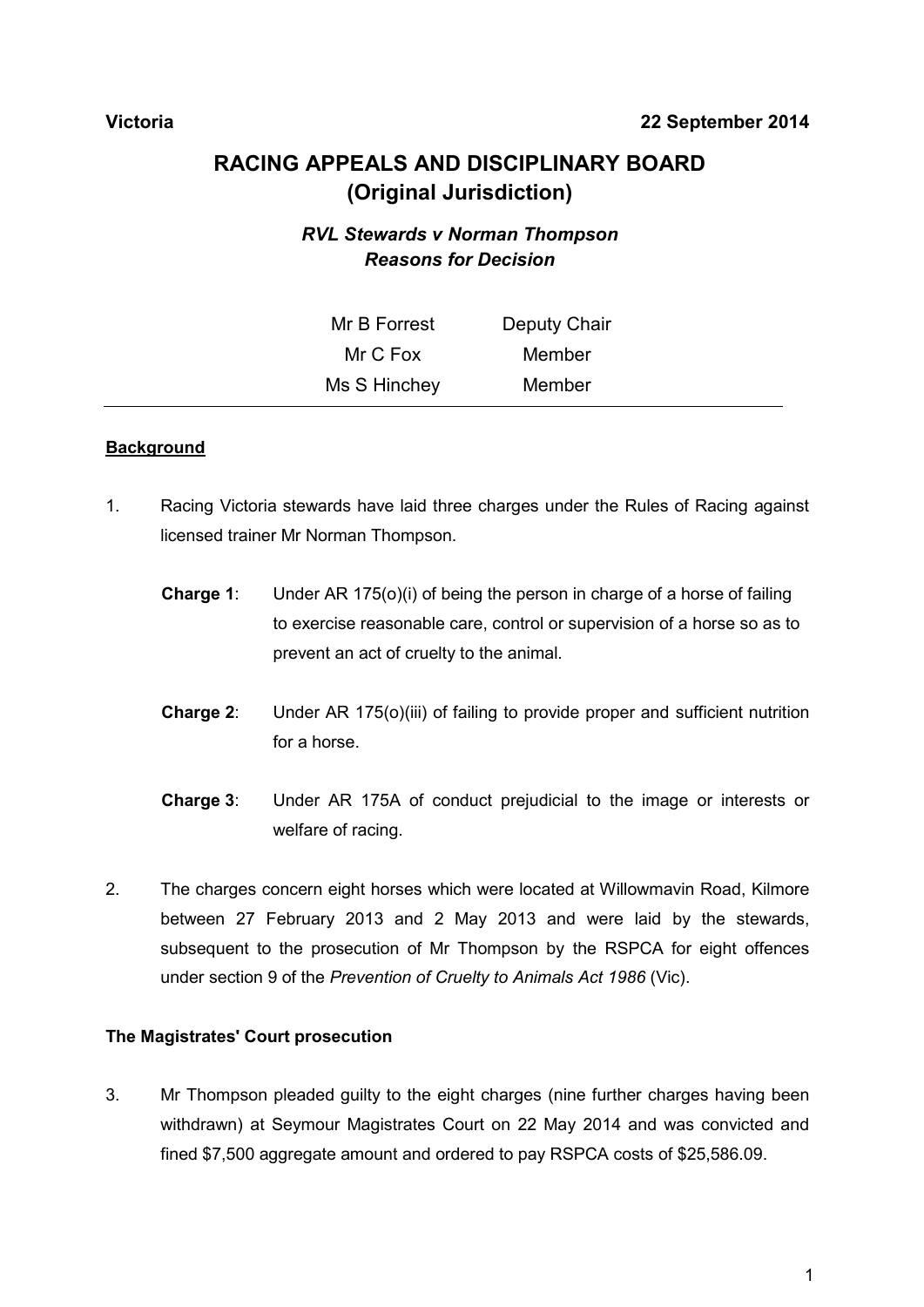- 4. The RSPCA had investigated the welfare of the eight horses from 27 February 2013 until the horses were removed from the property by RSPCA officers on 2 May 2013.
- 5. A written prosecution summary of facts for the purposes of the Magistrates Court proceedings which was read to the court reads:

#### *"ROYAL SOCIETY FOR THE PREVENTION OF CRUELTY TO ANIMALS (VIC)*

#### *Prosecution Summary*

**RSPCA v Norman Francis THOMPSON** 

*This summary has been prepared as a guide only.*

*Norman THOMPSON, 'the accused' in this matter, was the person in charge of eight horses located at 105 Willowmavin Road, Kilmore ('the property').*

*On the 27th of February 2013, RSPCA Inspector Rachel WILLIAMS attended 'the property' and observed eight (8) thoroughbred horses in varying body conditions, most with large abdomens; three (3) of which were in a moderate to light body condition. 'The property' consisted of large paddocks which were in poor condition as they were covered in horse manure and the ground was dry with no pasture. There was no evidence of any hay or hard feed stored on 'the property' or fed out to the horses. There was a very small amount of water in a round concrete trough; all of the other water troughs on 'the property' were empty.*

*On the 5th of March 2013, WILLIAMS spoke with 'the accused' on the phone; he stated that he had attended the property and delivered two (2) round bales of hay and that water was provided. 'The accused' stated that he attends the property weekly to fortnightly to deliver feed and was aware that two of the horses were underweight. WILLIAMS instructed 'the accused' to provide the horses with parasite control, clean the paddocks, provide more hay and ensure water was provided.*

*On the 25th of March 2013, WILLIAMS attended 'the property' and noted that the eight (8) horses were beginning to lose body condition, they all had large abdomens and a significant amount of Botfly eggs on their bodies. The paddocks remained in the same poor condition, there was no evidence of any hay and all of the water troughs were empty. WILLIAMS provided some water to the horses which they drank thirstily. WILLIAMS contacted 'the accused' while at the property to advise notice's to comply would now be issued for appropriate feed, water and parasite control; she explained the notices would be left in the front gate of 'the property'.*

*On the 11th and 22nd of April 2013, WILLIAMS attended 'the property' and inspected the eight (8) horses; they were still covered in Botfly eggs and had large abdomens; their coats were dry and dull. WILLIAMS held great concern for one (1) horse in particular (763017) Bay mare, as it was being bullied by the other horses and had lost a lot of body condition. The paddocks had not been cleaned of manure and there was still no pasture growing. On the 11th of April there was a very small amount of water available to the horses and no hay. On the 22nd of April there was no water available to the horses and a small amount of hay at the front fence line. WILLIAMS collected a fresh faecal sample from one (1) of the horses on the 22nd of April.*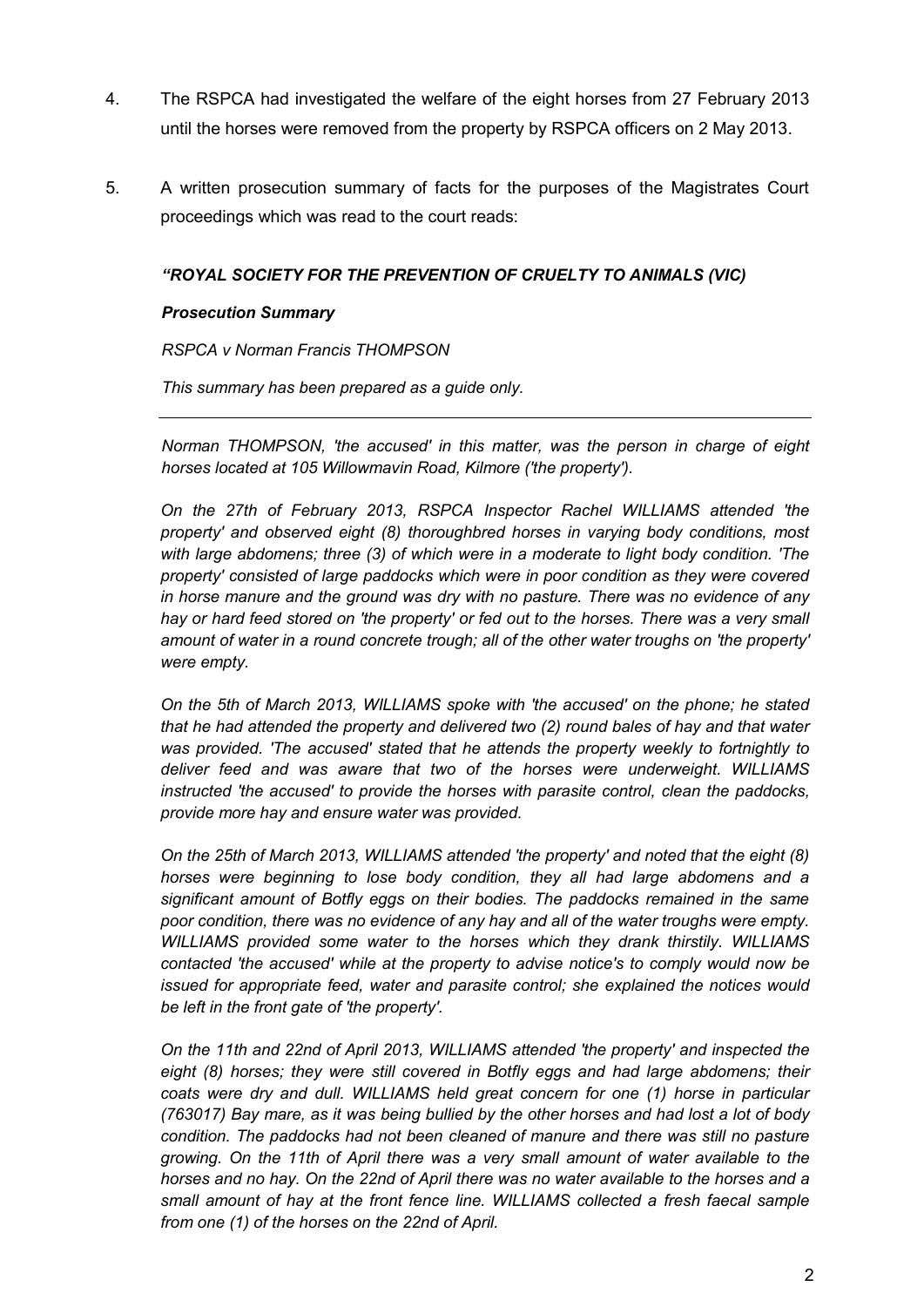*The faecal sample collected from 'the property' was tested at IDEXX laboratories and the results were received by WILLIAMS on the 29th of April 2013. The result revealed 480 eggs per gram of Strongyles (intestinal worms).*

*Due to the ongoing welfare concerns for the horses housed on 'the property', WILLIAMS applied for and was granted a search and seizure warrant on the 30th of April 2013.*

*The warrant was executed by WILLIAMS at 'the property' on the 2nd of May 2013 at approximately 10.40am. WILLIAMS was accompanied by RSPCA Inspectors BOEKHORST and MARCHESANI, three (3) Victorian Police officers and veterinarian Dr. Mitchell BROWN. WILLIAMS attempted to contact the accused on his mobile to inform him of the warrant, the call was unanswered.*

*WILLIAMS conducted a final inspection of 'the property' and noted that there was still no feed and only a few inches of water available to the horses. Dr BROWN examined the eight (8) horses and stated that "four of them were malnourished with their ribs and hips being prominent. The other four horses were in slightly better condition, however, were still considered to be malnourished." Dr BROWN further stated that "the paddocks in which the horses were contained had minimal pasture available to graze and there was no obvious roughage available to them. The paddocks contained an excess of horse faeces, increasing the likelihood of parasitic infections."*

*The eight (8) horses were seized from 'the property' for ongoing welfare concerns and promptly transported to the RSPCA in Pearcedale where Dr Graham JEFFREY was awaiting their arrival. All eight (8) of the horses were provided with individual animal identification numbers.*

*Dr JEFFREY examined all eight (8) horses and stated that all of the horses presented with a harsh dry coat, a reflection of their general health, they also all had poorly maintained feet. Dr JEFFREY collected blood and faecal samples and provided a report on each horse:*

- *763017 - Bay mare in poor body condition. Blood results indicated that the horse had an elevated fibrinogen, a result suggestive of active and chronic inflammation. The faecal egg count was 180 (strongyle spp) eggs per gram; this is indicative of inadequate parasite control.*
- *763013 - Chestnut gelding in poor to moderate body condition. The blood results had a high fibrinogen and total protein indicative of chronic inflammation and/or infection. The faecal egg count was 200 (strongyle spp) eggs per gram; this is indicative of inadequate parasite control.*
- *763018 - Chestnut gelding in moderate body condition. The blood results were normal, but with a mild eosinophilia, a finding consistent with a parasite burden. The faecal egg count was 330 (strongyle spp) eggs per gram; this is indicative of inadequate parasite control.*
- *763015 - Brown gelding in moderate body condition. The blood results had a high total protein indicative of chronic inflammation and/or infection. The faecal egg count was 650 (strongyle spp) eggs per gram; this is indicative of inadequate parasite control.*
- *763019 - Bay mare in moderate body condition. The blood results were essentially normal with some mild non specific changes. The faecal egg count was 80 (strongyle spp) eggs per gram.*
- *763016 - Chestnut gelding in poor body condition. The blood results were essentially normal with some mild non specific changes. The faecal egg count was 500 (strongyle spp) eggs per gram; this is indicative of inadequate parasite control.*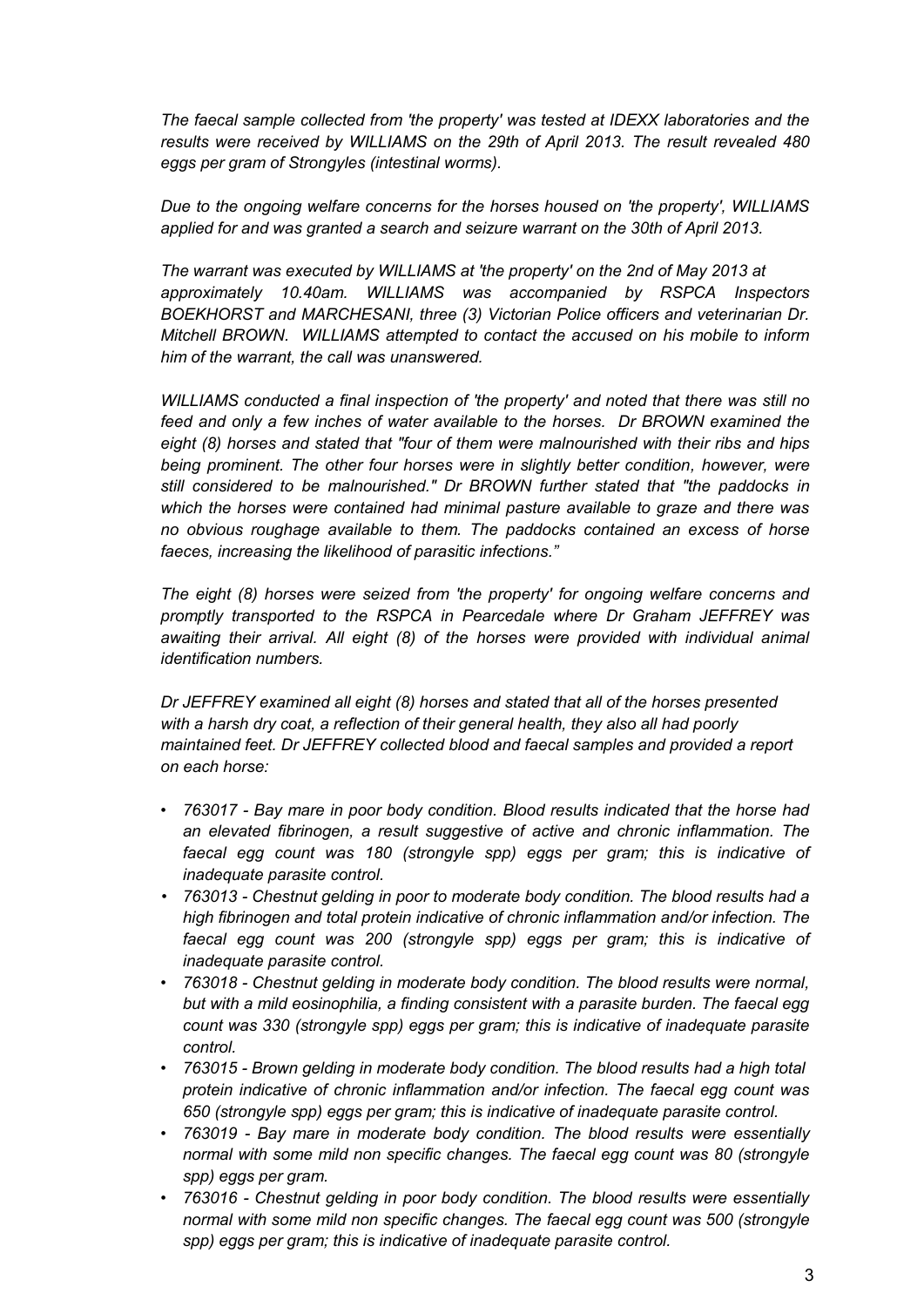- *763014 - Bay mare in moderate body condition. The blood results were normal with some mild non specific changes. The faecal egg count was 40 (strongyle spp) eggs per gram.*
- *763011 - Chestnut gelding in moderate body condition. Blood results were normal with some mild non specific changes. The faecal egg count was 500 (strongyle spp) eggs per gram; this is indicative of inadequate parasite control.*

*Dr JEFFREY conducted dental examinations and equilibrations on all of the horses, he reduced the sharp enamel points of the upper and lower molar arcades. Two (2) horses (763018) and (763019) both required further dental work and repeat dental examinations. Dr JEFFREY stated that appropriate dental care requires a routine annual examine which in this case has been neglected. In summary, the basic needs for health and well being, of a horse are simply, adequate feed and water, an appropriate parasite control program and routine hoof and dental care. These needs have not been met in this case and the horses have suffered prolonged neglect and compromise of their welfare.*

*The accused contacted WIILIAMS on the 10th of May 2013 to make claim on the eight (8) horses. The accused did not wish to participate in a record of interview."*

6. After the summary was read, Mr Henderson who appeared for Mr Thompson said: "*That's a fair summary your Honour*."

### **The proceedings before the RAD Board**

- 7. In the present proceedings, Mr Ogilvy who appeared for the stewards relied on the RSPCA prosecution summary of facts, the transcript of the Magistrates Court hearing and three sets of photographs taken by the RSPCA, the first on 27 February 2013 of the horses and horse paddock, a second on 2 May 2013 of the horse paddock and of the horses post seizure at the RSPCA premises at Pearcedale and a third, on 21 September 2013 at Pearcedale, by which time the horses had been in the care of the RSPCA since 2 May 2013.
- 8. Additionally, Mr Ogilvy relied on a report of Dr Brian Stewart, Head of Equine Welfare and Veterinary Services of Racing Victoria. Dr Stewart who had read the RSPCA summary and viewed the photographs wrote in his report:

*"The report of the RSPCA inspector reveals that not only that the horses lost bod condition because of poor nutrition and, at times watering, but the overall management of the herd was completely inadequate in that proper worming, dental care and paddock management was not provided.*

*The fact the horses quickly regained condition and a good health status after receiving care from the RSPCA confirms that poor condition of the horses during March and April 2013 was the result of neglect.*

In my opinion, the eight horses under Mr. Thompson's charge during the period *from February 2013 to April 2013 that were seized by the RSPCA on the 2nd of*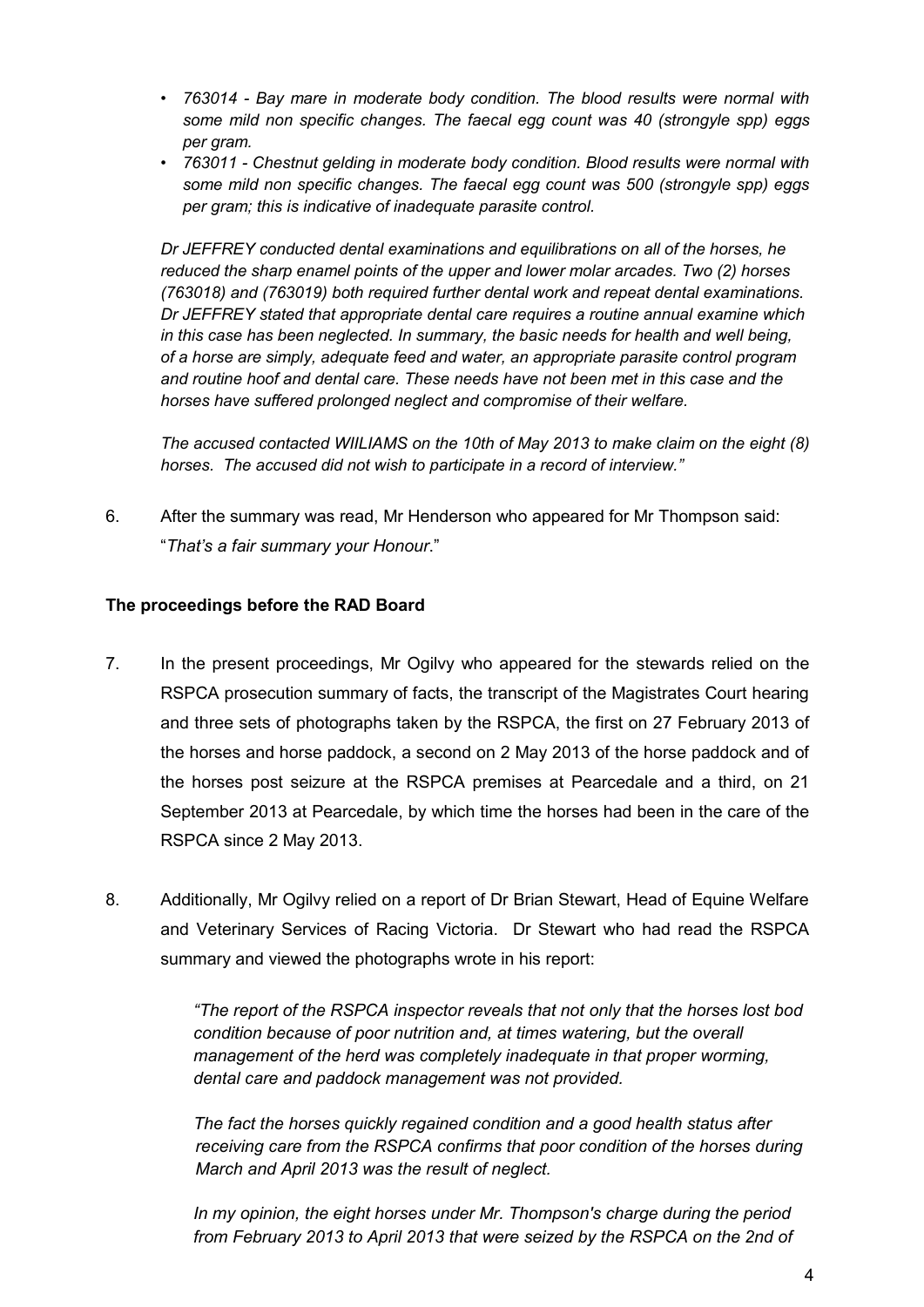*May 2013 were neglected by Mr. Thompson and that this degree of neglect may reasonably be defined to be animal cruelty."*

### **Was Mr Thompson "in charge" of the relevant horses?**

- 9. Mr Thompson does not own the Kilmore property where the horses were located but has had the use of it for approximately eight years. He does not pay rent. A dwelling on the property is separately rented by tenants.
- 10. In his defence to the Steward's charges, Mr Thompson who represented himself at the hearing, sought to distance himself from the responsibility for the welfare of the horses, maintaining that the horses were not in his charge during the relevant period.
- 11. According to Mr Thompson, a then client of his stable, Mr John Beyer (who died recently) had in about August 2013 requested that some of his horses, who at the time were located elsewhere, be brought to the Kilmore property for a week or two until they were transferred to a property at Officer. Mr Thompson further said that shortly after this request was made, Mr Beyer requested that some further horses (bringing the total to eight) be brought to the property. Mr Thompson said that these additional horses belonged to a friend of Mr Beyer. The horses arrived at the Kilmore property in two lots in August 2013. The horses, all thoroughbred, were a mixture in that some had previously been trained by Mr Thompson for Mr Beyer, two had been purchased from Mr Thompson twelve months earlier, one, a retired racehorse, Mr Thompson had given to the friend of Mr Beyer, and there were some horses with which Mr Thompson had had no prior involvement.
- 12. Mr Thompson said that at the time the horses arrived he was owed more than \$11,000 in training fees by Mr Beyer and that he permitted the horses to be left on the property for a brief period, in the expectation of being paid the training fees when a property transaction in which Mr Beyer was involved, was finalised. Mr Thompson said he had several discussions with Mr Beyer about removing the horses and the training fees were never paid.
- 13. In relation to the guilty plea in the RSPCA prosecution, Mr Thompson acknowledged that he had read the prosecution brief of evidence and in discussion with his legal advisor, Mr Henderson, had wanted to defend the charges, but that the estimated legal costs were too high. A week or so prior to the hearing he instructed Mr Henderson, reluctantly Mr Thompson said, that he would plead guilty. Mr Thompson said that Mr Henderson then "did a deal" with the Prosecution. We note that this resulted in nine of the seventeen charges being withdrawn. Mr Thompson said that he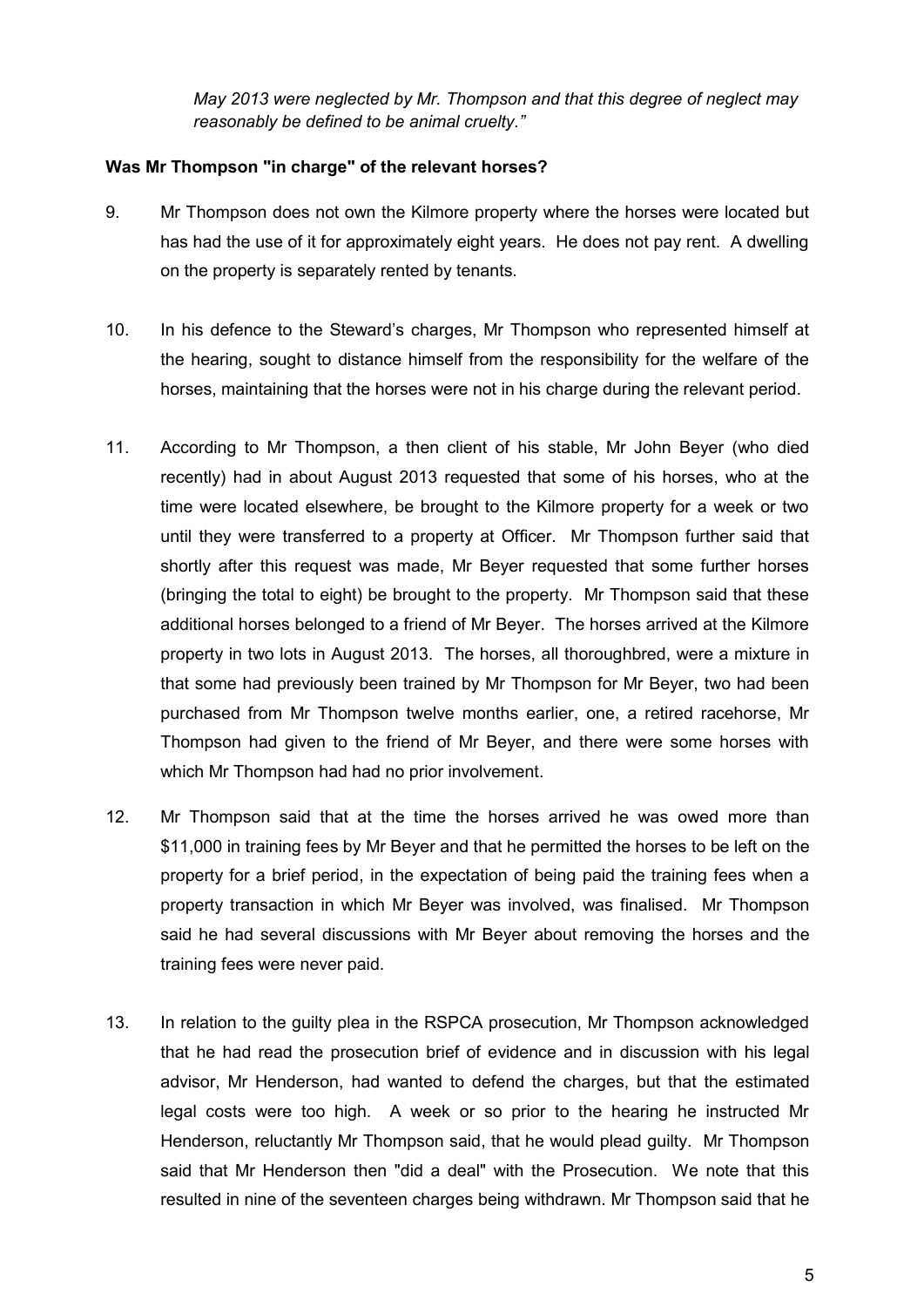was not made aware of the prosecution summary of facts before it was read to the court.

- 14. In the plea made on Mr Thompson's behalf in the RSPCA prosecution, there is no reference made:
	- (a) to any issue or doubt as to who was in charge of the horses;
	- (b) of any concern which Mr Thompson had in relation to the arrangements for their stay at the property; or
	- (c) to the fact that Mr Beyer's actions in failing to pay Mr Thompson led to the financial difficulty which during the plea, Mr Thompson claimed was (at least in part) the reason for the neglect of the horses.
- 15. These were three key matters which were asserted by Mr Thompson in the present proceeding.
- 16. The transcript reveals that during the plea in the RSPCA prosecution, reference was made to Mr Thompson's background, his financial position and some matters personal to him and his family.
- 17. Mr Thompson had obtained a number of references which were tendered to the court. Surprisingly, given the way in which Mr Thompson portrayed his relationship with Mr Beyer to this Board, the references include one from Mr Beyer and in the plea. Mr Henderson made particular reference to a passage from Mr Beyer's testimonial, *viz*:

*"In all this time I've only seen good of him [Mr Thompson] and certainly not mistreatment of his animals."*

- 18. Prior to the laying of the present charges, Mr Thompson was interviewed by the stewards on 17 June 2014. In that interview Mr Thompson was critical of the RSPCA prosecution and its procedures regarding notices issued against him, claimed the horses had been wormed, a farrier attended to their feet and that hay had been provided. He also told stewards that he had leased another paddock to take the horses where there was plenty of feed. He did not at any stage claim that the horses were the responsibility of Mr Beyer.
- 19. In the present hearing Mr Thompson said he told RSPCA inspector Rachel Williams at the beginning of the investigation that he was not in charge of the horses and they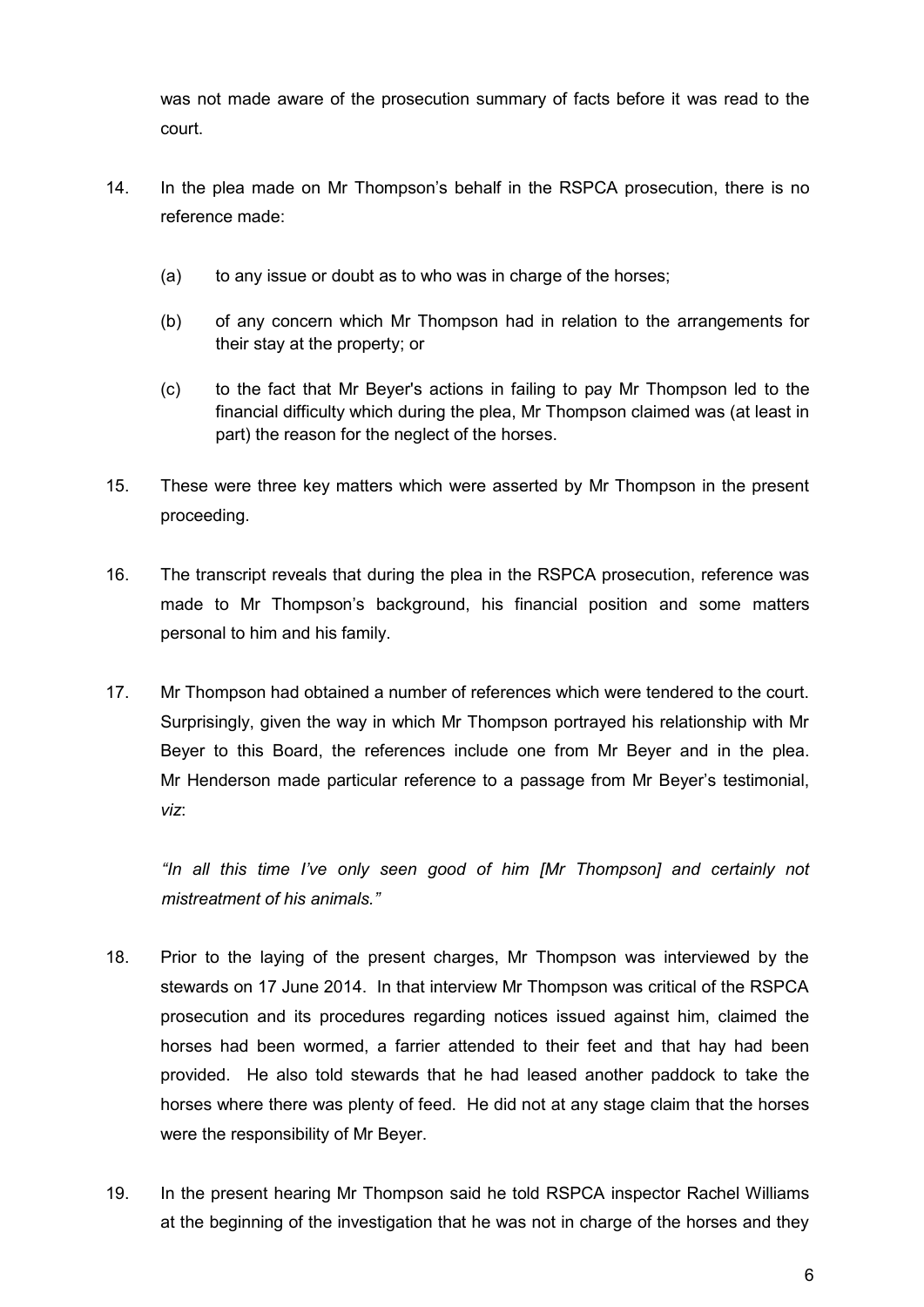were not his responsibility. He added that he never was given a chance to have an interview with Inspector Williams. In relation to the last claim, the Board notes the comment in the prosecution summary that Mr Thompson "declined" to be interviewed.

- 20. Apart from Mr Thompson's own assertion to the Board that he raised the issue of responsibility for the horses with Inspector Williams at the outset, there is no evidence to suggest that any contact or communication was made by Mr Thompson and/or his legal advisors with the RSPCA in relation to this fundamental issue.
- 21. Nor, as noted above, did Mr Thompson claim when interviewed by the stewards that he was not responsible for the welfare of the horses.
- 22. Further in addition to the absence of any evidence that Mr Thompson or his legal advisors raised this matter with the RSPCA, the Board notes:
	- (a) the content of Mr Thompson's answers in the course of the steward's interview;
	- (b) the plea of quilty in the RSPCA prosecution:
	- (c) the acceptance of the accuracy of the RSPCA prosecution summary during that proceeding;
	- (d) the fact that nothing in relation to this matter was put on Mr Thompson's behalf during the plea (despite his assertion to this Board that he had instructed his lawyer in relation to this matter); and
	- (d) the reliance during the plea on a testimonial from the person now claimed to be responsible for the horses
- 23. Taking each of these matters into account, the Board rejects Mr Thompson's argument that he was not "in charge" of the relevant horses, as that term is used in AR 175(o).
- 24. The Board is satisfied that the horses were not simply "dumped" on Mr Thompson by Mr Beyer as was asserted by Mr Thompson during the hearing. Rather, the Board concludes that Mr Thompson acceded to the request by Mr Beyer for the horses to be located on the property – albeit for what Mr Thompson initially understood to be a limited period – because he hoped that this would increase, or at least not jeopardise, the prospects of his outstanding training fees being paid, including through the proceeds of a property transaction by My Beyer which was then in contemplation. Consistent with this, the evidence was to the effect that the horses were attended to by Mr Thompson for a period following their arrival, including provision of medical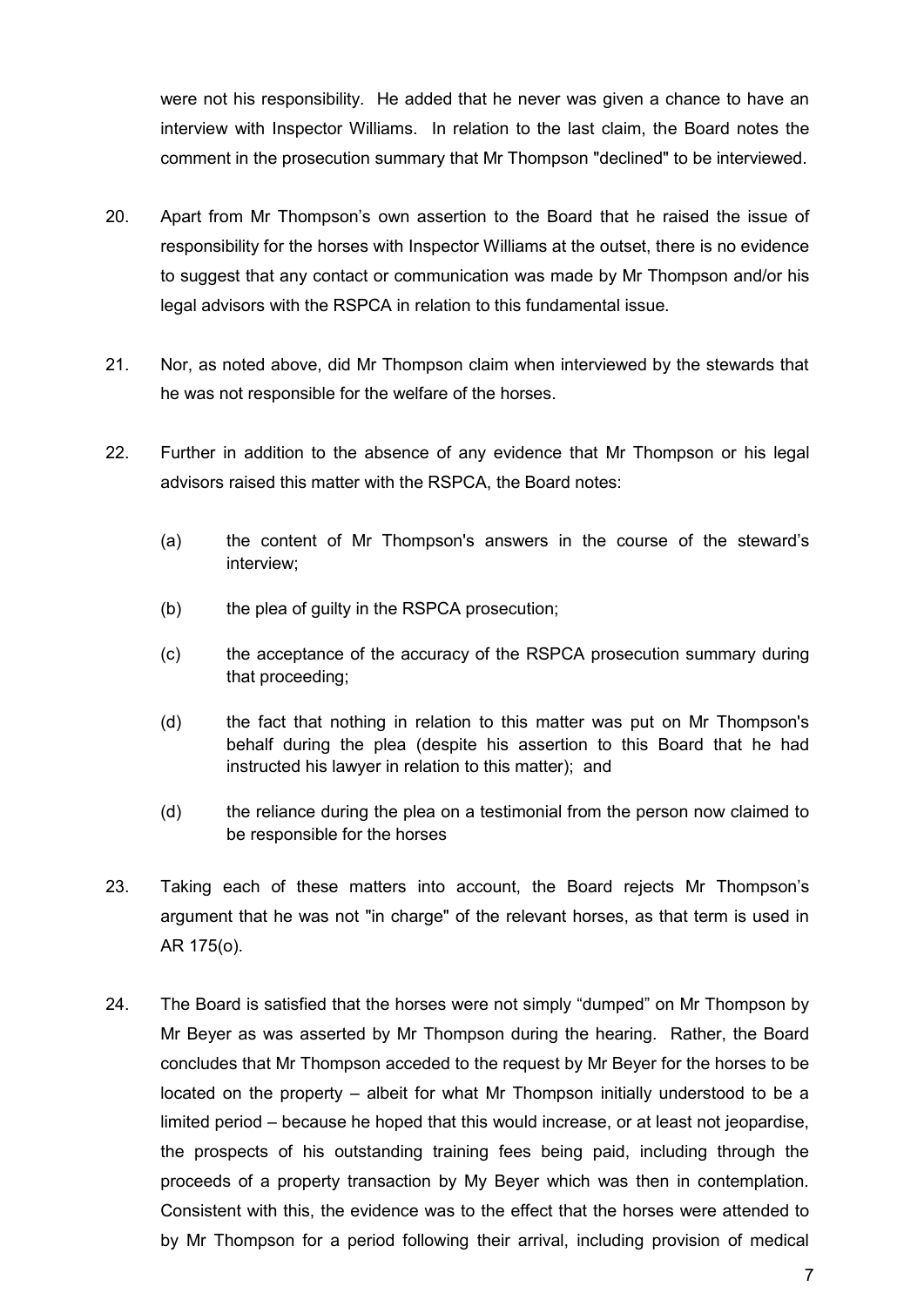attention by him and arranging for a farrier to attend to the horses**.** Mr Thompson also did not suggest that when the request was made by Mr Beyer, and agreed to by him, that he specified to Mr Beyer that whilst the property could be used for Mr Beyer's horses, Mr Thompson would not be responsible for them. That the horses may have remained on the property for longer than Mr Thompson contemplated, without any action by Mr Beyer or Mr Thompson to remove them, does not mean that Mr Thompson was not or ceased to be in charge of them.

# **Did Mr Thompson's conduct toward the horses constitute a breach of AR175(o)(i) and/or (iii)?**

- 25. The observations of Inspector Williams on the five occasions that she inspected the property and the horses are detailed in the prosecution summary and are accepted by the Board as fact. They do not need repetition here and the Board notes that Mr Thompson did not take issue with those observations during this proceeding.
- 26. On 2 May 2013, the day the horses were removed from the property, two veterinarians Dr Brown and Dr Jeffrey examined the horses and their findings are also included in the prosecution summary. The Board accepts their findings and conclusions as to the condition of the horses at the time and also the opinion of Dr Stewart referred to earlier.
- 27. The facts in this matter reveal a lack of adequate nutritional care for the horses at the time of the RSPCA first inspection and a lack of proper nutritional care continuing during subsequent investigations. The follow up investigations revealed a lack of remedial action. Reasonable care and sufficient nutrition was not provided by Mr Thompson to horses of which he was in charge, resulting in deterioration in the condition of the horses as evidenced by the photographs of the horses at the time of their removal.
- 28. The apparent failure by Mr Thompson to provide reasonable care and attention to the welfare of the horses, amounted to an act of cruelty and a very serious breach of the responsibility of Mr Thompson to the horses in his charge, contrary to the provisions of AR 175.
- 29. In those circumstances, the Board finds that by his conduct, Mr Thompson has breached both AR 175(o)(i) and (iii) and consequently, that both charge one and charge two are made out.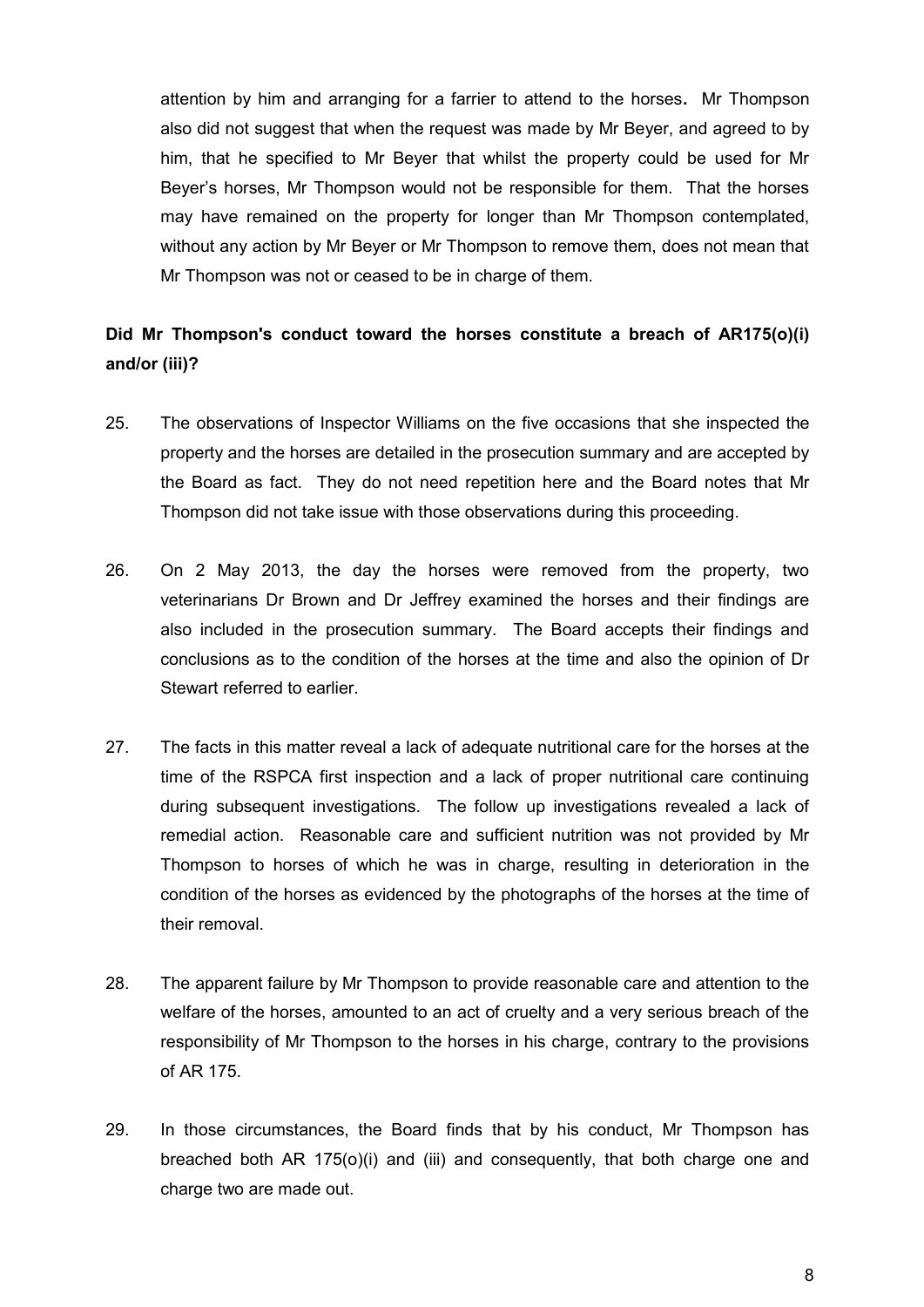## **Was Mr Thompson's conduct prejudicial to the image or interests or welfare of racing?**

- 30. The remaining question is whether Mr Thompson's conduct was prejudicial to the image or interests or welfare of racing.
- 31. Adopting the principles endorsed by Young CJ in *Waterhouse v Racing Appeals Tribunal* [2002] NSW SC 1143, in order for the Board to be satisfied that Mr Thompson's conduct was prejudicial to the image or interests or welfare of racing, there must be an element of public knowledge of the conduct, a tendency in the conduct to prejudice racing generally as distinct from Mr Thompson's own reputation and also the conduct must be capable of being labeled as blameworthy.
- 32. In relation to those matters, the Board notes the following:
	- (a) Mr Thompson is a licensed horse trainer, and horses subject to his care were neglected;
	- (b) those horses had been bred for racing purposes;
	- (c) while this incident did not attract widespread media coverage, nevertheless it is accepted by Mr Thompson that it is known within the Kilmore district, where Mr Thompson as the President of the Kilmore Trainers Association has a prominent role.
- 33. For those reasons, the Board concludes that the conduct is prejudicial to the image of racing. Further and significantly, neglecting the horses to the extent that occurred here, ultimately requiring their removal by the RSPCA, is conduct prejudicial to the interests and welfare of racing, particularly where (as here) the horses involved are retired from racing or otherwise unsuitable for racing and the person involved is a licensed trainer.
- 34. In the Board's view, the charge pursuant to AR 175A is made out.

## **Penalty**

- 35. On the question of penalty the Board takes into account a number of considerations:
	- (a) Mr Thompson is a trainer of long standing with no prior offences;
	- (b) as a result of the RSPCA prosecution, he has incurred a substantial fine and an order to pay a large amount of costs. These sums are currently being paid by instalments;